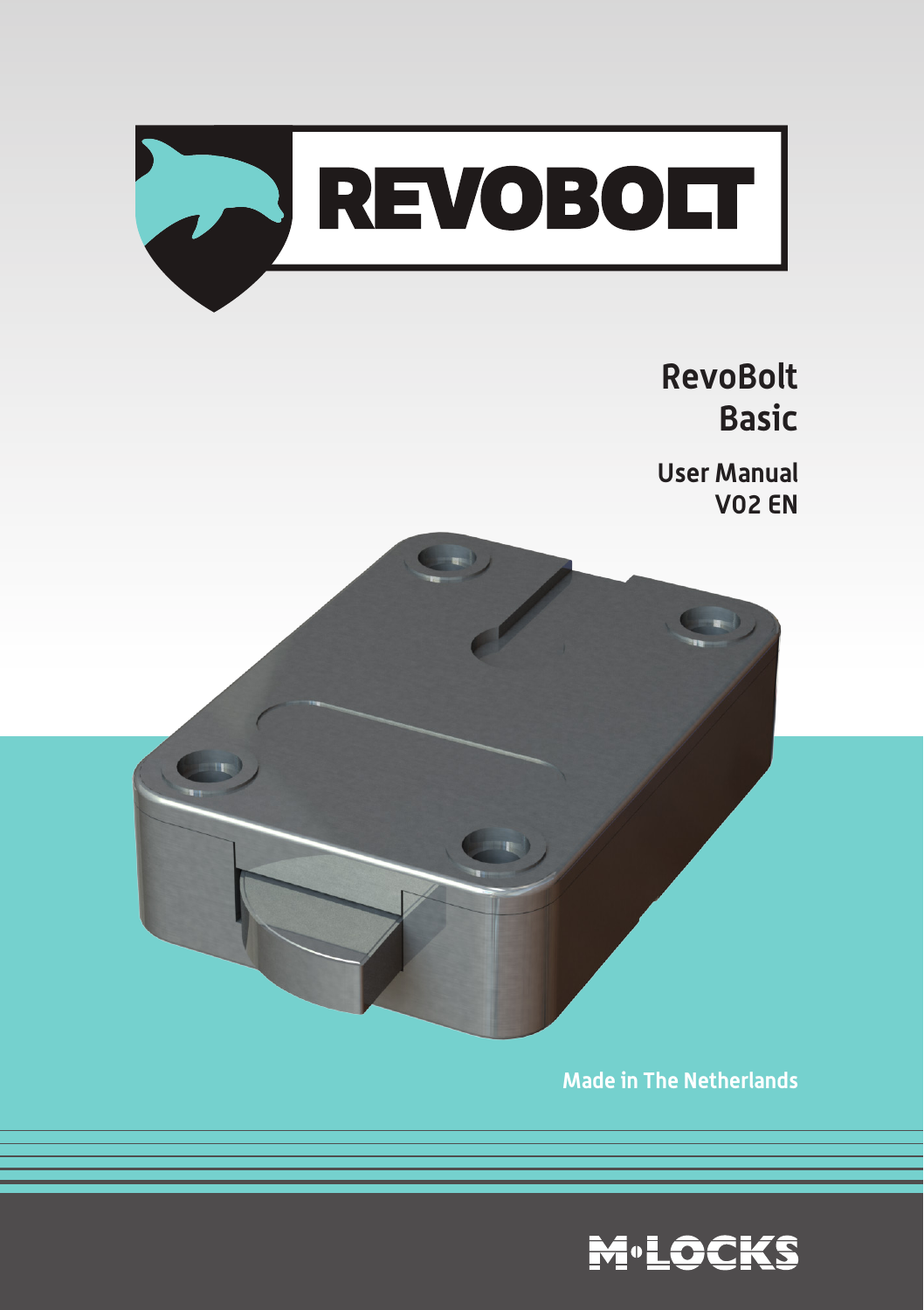

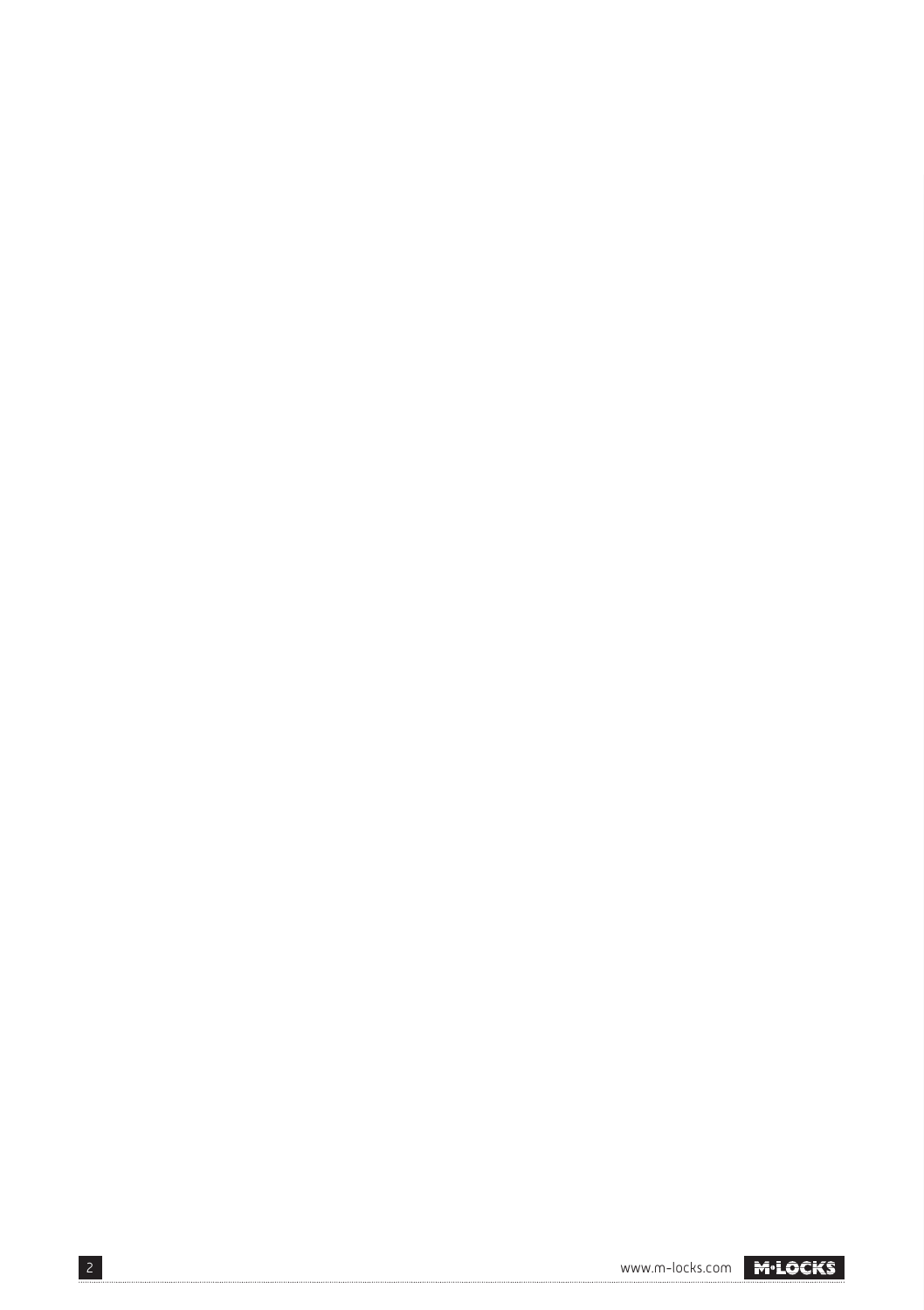# **M**<sup>.</sup>LOCKS

### **CONTENT INSTRUCTIONS FOR USE**

- 1 Important instructions
- **2** Symbols and signals
- **3** Opening the lock
- **4** Opening the lock with time delay
- **5** Changing code (with the lock open!)
- 6 Adding a new code/user
- **7** Delete second user
- 8 Setting the time delay and opening window time
- **9** Changing / deleting the time delay and opening window time settings
- 10 Activating silent alarm
- 11 Set volume
- 12 Replacing the battery
- 13 Troubleshooting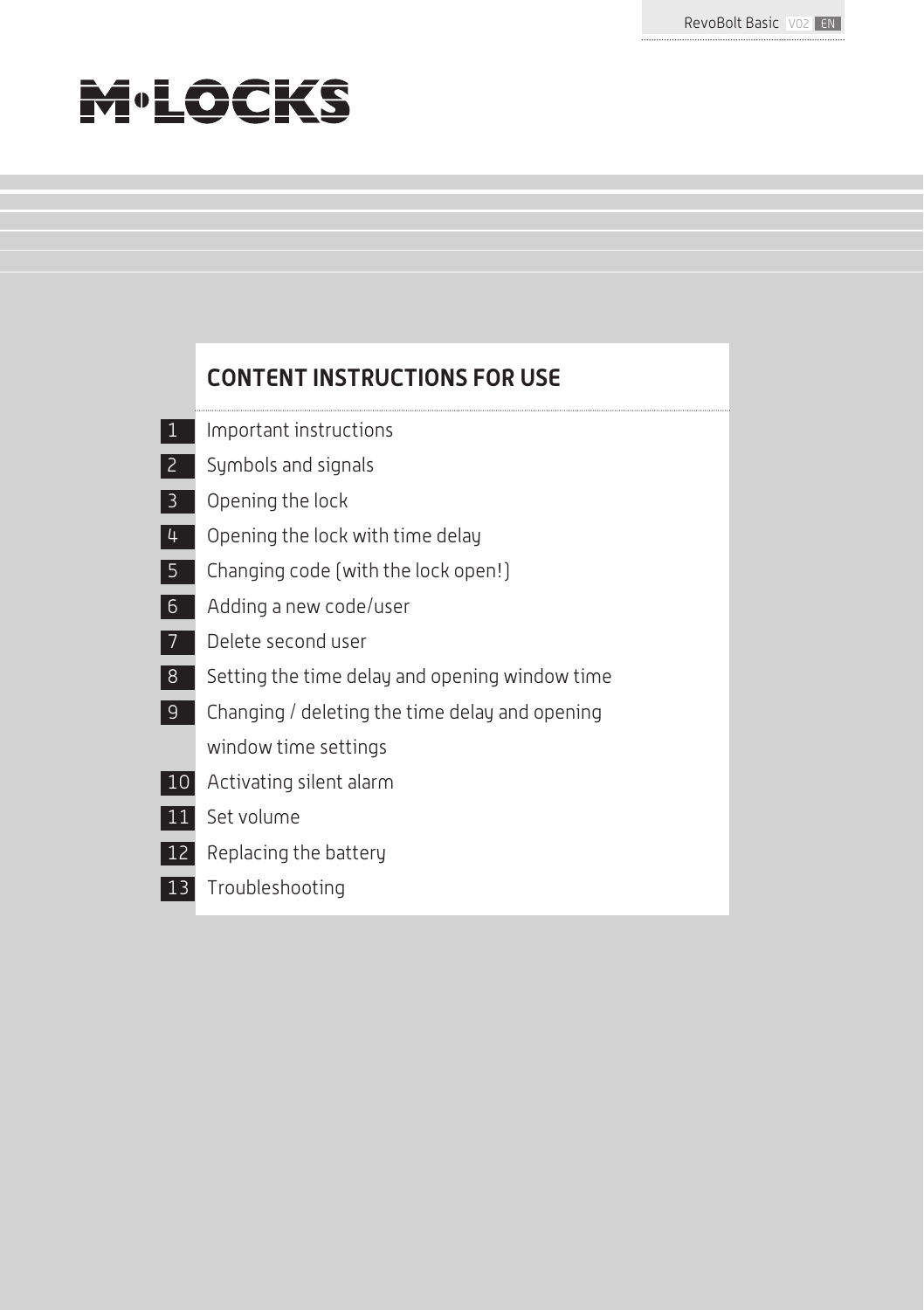### **1 IMPORTANT INSTRUCTIONS**

- Before using the lock, please read the instructions for use carefully.
- The instructions for use only relate to the lock itself and not to how to operate the safe.
- Ensure that you **only** program the lock while the **safe door is open**.
- After changing the code, always try the code several times with the safe door open.
- **Only after several positive function tests (opening / closing) the safe door may be closed.**
- Each key entry is confirmed by an audible tone and visual signal. These signals are not referred to in the description that follows.
- Acoustic signals are always accompanied by the same optical signals.
- You have a maximum of 10 seconds for each key entry. If you do not make an entry via the keypad during this period of 10 seconds, the entry procedure will automatically abort. You must then start again from the beginning.
- After entering a valid code, a double signal sounds. An invalid entry will trigger a long tone.
- After entering an invalid code the first attempt, wait 20 seconds before entering the code again.
- If the code is entered incorrectly on four consecutive occasions, the keypad and the lock will be disabled for 5 minutes. During this period, the LED will flash every 10 seconds and you will hear a long tone when attempting to make an entry. Entering an incorrect code on two further occasions after the keypad has been re-enabled will trigger a new keypad lock-out period of 5 minutes.
- The lock works with a six digit code.
- • **At the time of delivery**, the lock is set to the standard **Manager Code of 1 2 3 4 5 6.** Change this code immediately to your own choice of Manager Code. Do not use personal or other simple data which can easily be found out for your Manager Code
- If needed, the owner of the Manager Code can add one user. This code must be immediately changed by the user in a code of their own choice. Do not use personal or other simple data for your user code.
- Please keep the code always carefully and protect it against improper use by unauthorized persons.
- When typing in your code cover the keypad so no one near you can see your code.
- Depending on the used lock / keypad and the way the lock is installed, there are several ways to open and to close a safe. For example with a lever or by turning the keypad. Please contact your safe supplier for more information about your specific situation.

**!** Caution! After completing the locking process, please check by operating the boltwork several times that the locking function of the lock is available. The boltwork must not turn.

 Our products fulfil the EN1300 requirements regarding resistance against electrostatic charge. **!** In fact it may happen that the electrostatic charge of a user exceeds the extreme value many times.That's why we are asking you to touch the metal surface of the safe for discharging before operating the lock.

**! Caution! Don't forget your code, if lost, the lock can not be opened anymore!**

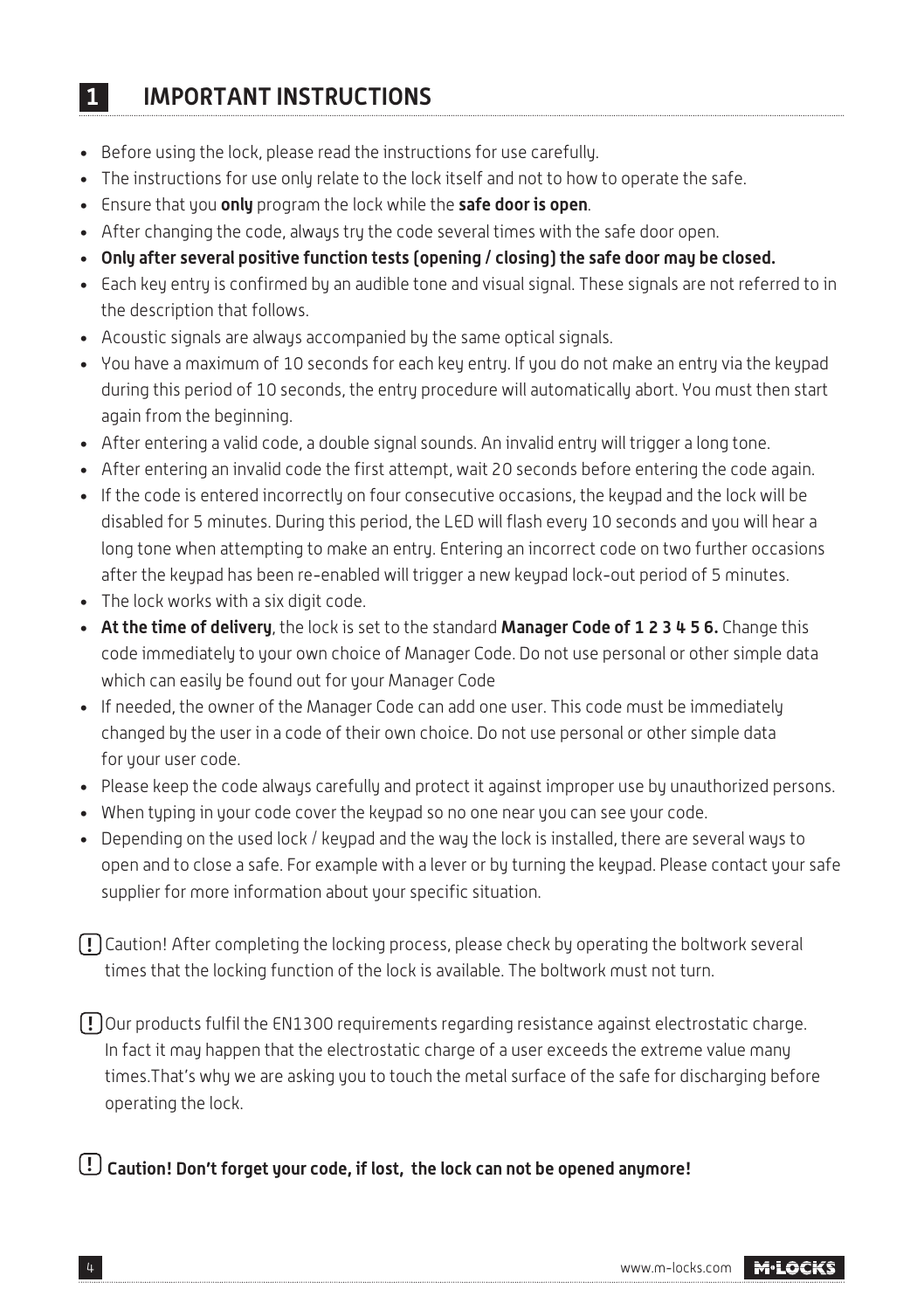#### **! Caution!**

- The lock has been designed for use in a temperature range from +10˚C to +50˚C and a noncondensing humidity range from 30% to 80%.
- It may only be cleaned with a moist cloth (do not use aggressive cleaning agents).
- The lock may only be installed by qualified fitters.
- The lock may not be lubricated.
- Never open the lock housing. If it is necessary to disassemble the hardware, only do so in accordance with the technical instructions. If you fail to do so, the lock may no longer function properly and you will forfeit your right to warranty.

### **2 SYMBOLS AND SIGNALS**



### **3 OPENING THE LOCK**



Enter the code (Manager Code set at the factory = 1-2-3-4-5-6), if the code is correct, a double signal sounds, you can now unlatch the door and open it. If the door is not opened within 3 seconds, the lock will automatically engage again.

### **4 OPENING THE LOCK WITH TIME DELAY**

#### **For example!**



Enter the code (i.e. 1-1-1-1-1-1), after entering a right code, a double signal sounds and time delay starts. During time delay expires, the light flashes every 2 seconds. After time delay has elapsed, the open window starts.

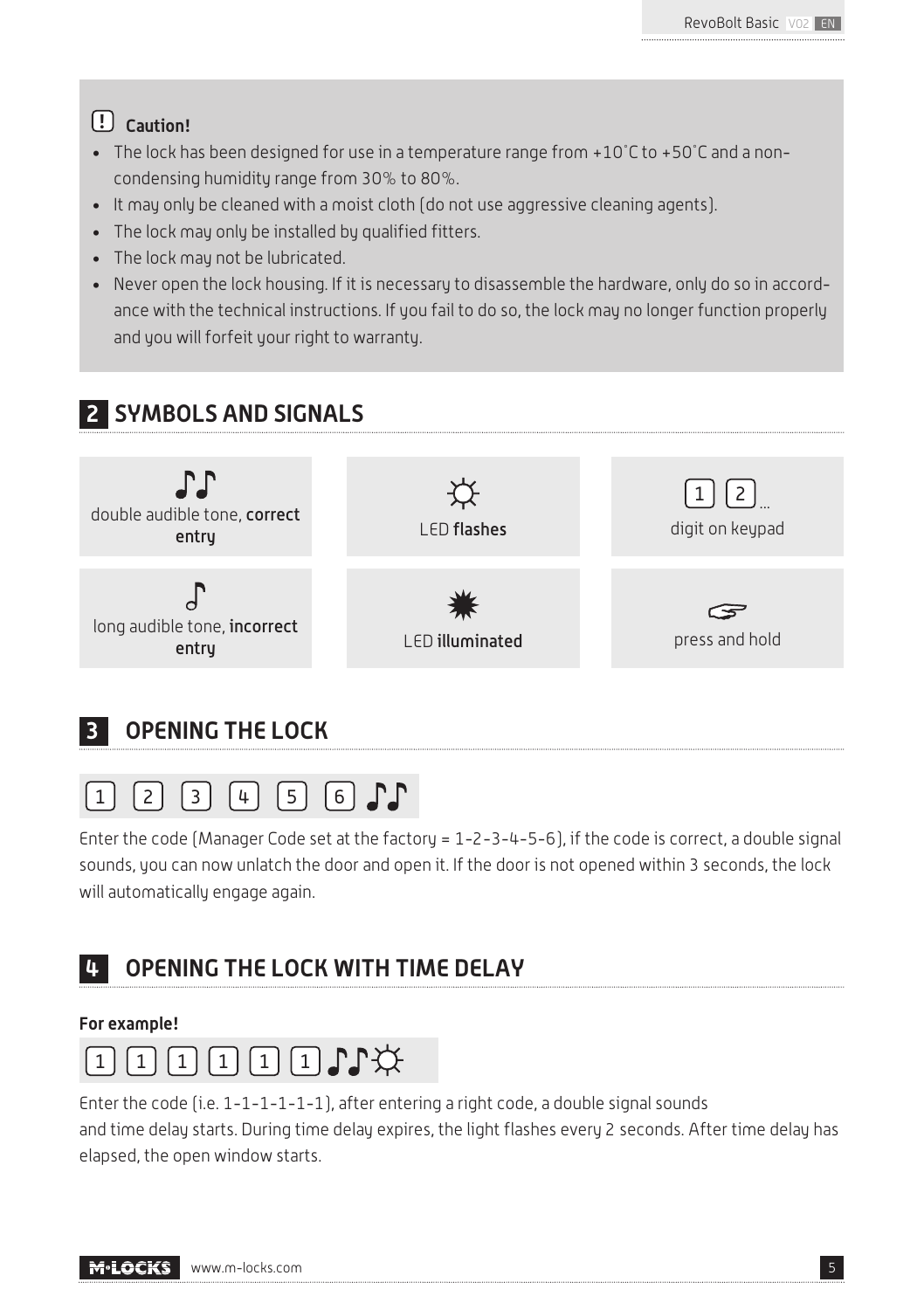#### **For example!**



During the open window, the light flashes and the locks beeps, every second. To open the lock, a valid code has to be entered again during the open window. After entering a right code, a double signal sounds. You can unlock the door. If the lock is not opened within 3 seconds, the lock will automatically lock again.

If the open window expires without entering a valid code, the lock is secured again with time delay.

Press a random key to break off time delay.

### **5 CHANGING CODE (WITH THE LOCK OPEN!)**

Open the lock, see point 3 of this manual.

### $\text{CDL}$ \*

Press and hold '0' until a double signal sounds. The LED will illuminate when performing the following actions:



• Enter the old code  $\Gamma\Gamma$ 

#### **For example!**



• Select your new personal code. Enter the new code  $\Gamma\Gamma$ 



• Enter the new code again  $\mathcal{J}\mathcal{J}$ 

If an incorrect code is entered on the second occasion, a long signal sounds and the old code remains valid.

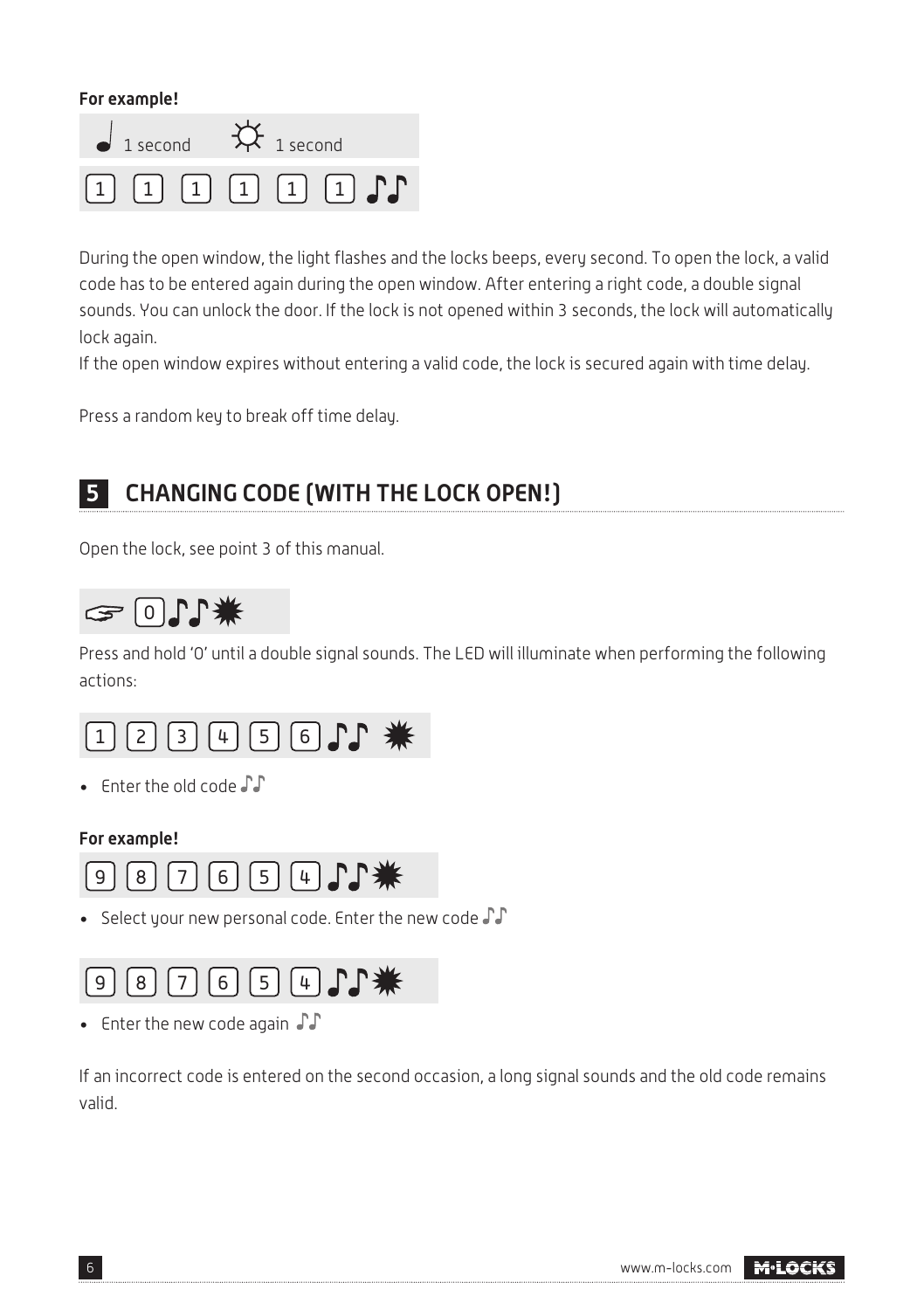

### $G$ <sup>1</sup>

Press and hold '1' until a double signal sounds. The LED will illuminate when performing the following actions:



• Enter your personal Manager Code  $\Gamma$ If a user is already activ, a long signal sounds.

**For example!**



• Enter the new User Code  $\Gamma\Gamma$ 



• Enter the new User Code again  $\Gamma\Gamma$ 

If an incorrect code is entered on the second occasion, a long signal sounds and the old code remains valid.



### $311$ \*

Press and hold '3' until a double signal sounds. The LED will illuminate when performing the following actions:



• Enter your personal Manager Code  $\Gamma\Gamma$ The user has been deleted.

### **8 SETTING THE TIME DELAY AND OPENING WINDOW TIME**

**Time delay:** The time between the first and second code entry in minutes. **Open window time:** The period of time in minutes during which the code can be entered a second time and the lock can be opened.

**Changing or deleting the time delay values can only be done in open window time.**

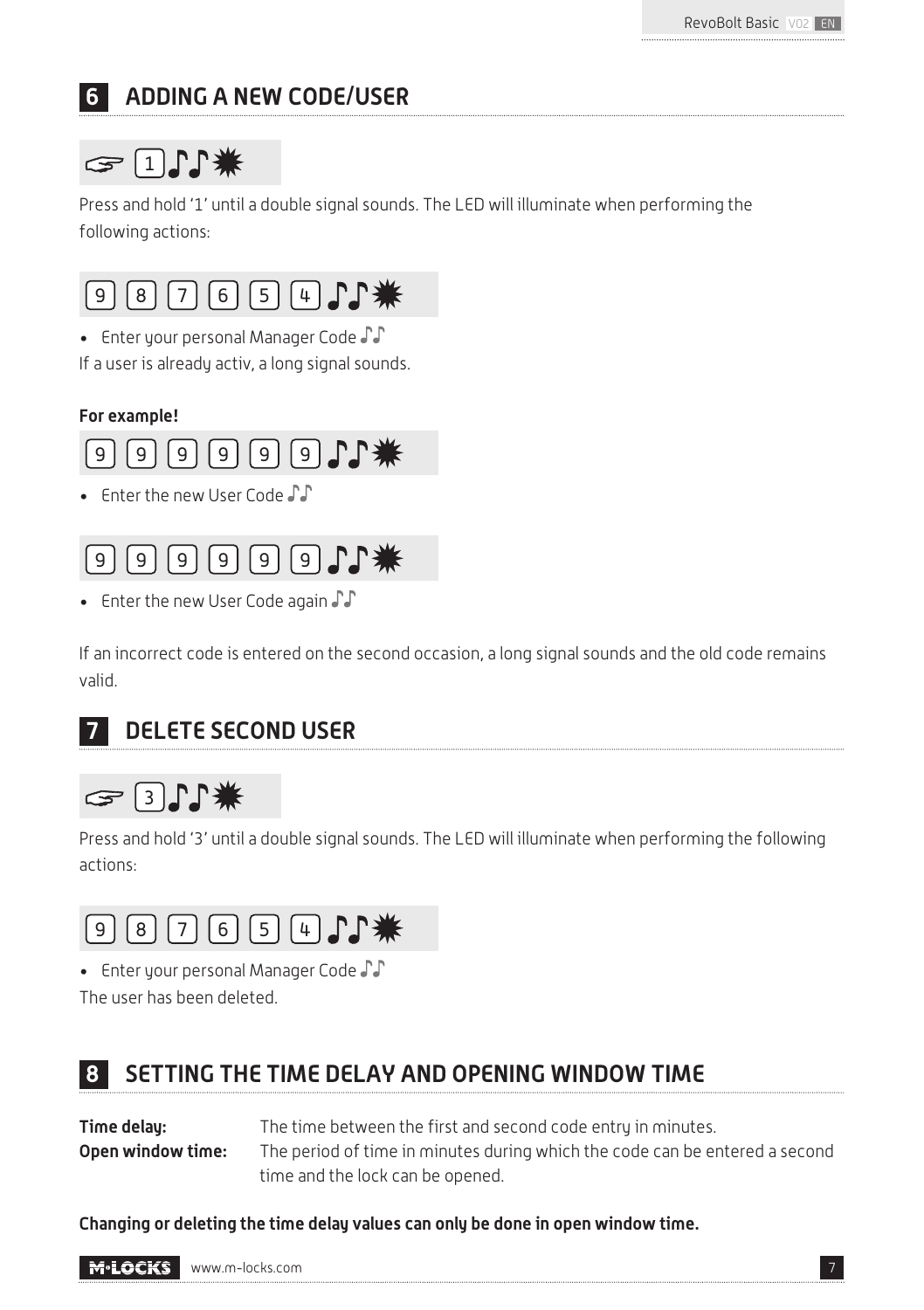### $\epsilon$  911\*

Press and hold '9' until a double signal sounds. The LED will illuminate when performing the following actions:



• Enter the Manager Code  $\Gamma\Gamma$ 

### $26021$

• Enter the delay setting and opening window time. Time delay min. 01 - max. 99 minutes. Open window time min. 01 - max. 19 minutes. In this example: 2602 for **a delay of 26 minutes** and **an opening window time of 2 minutes**  $\int P$ .



• Enter the delay setting and opening window time again  $\mathbb{F}\mathbb{F}$ .

### **9 CHANGING/DELETING THE TIME DELAY AND OPENING WINDOW TIME SETTINGS**

**The delay setting can only be changed or deleted during the open window time.**



Enter a valid code. After the delay period the opening window time starts. The LED flashes 1x a second and beeps.



Press and hold '9' until a double signal sounds. The LED will illuminate when performing the following actions:



• Enter the Manager Code  $\Gamma\Gamma$ 



• Delete the delay and opening window time by entering **00 for the delay setting** and **01 for the opening window time**.



• Enter the delay setting and opening window time again  $\Gamma\Gamma$ .

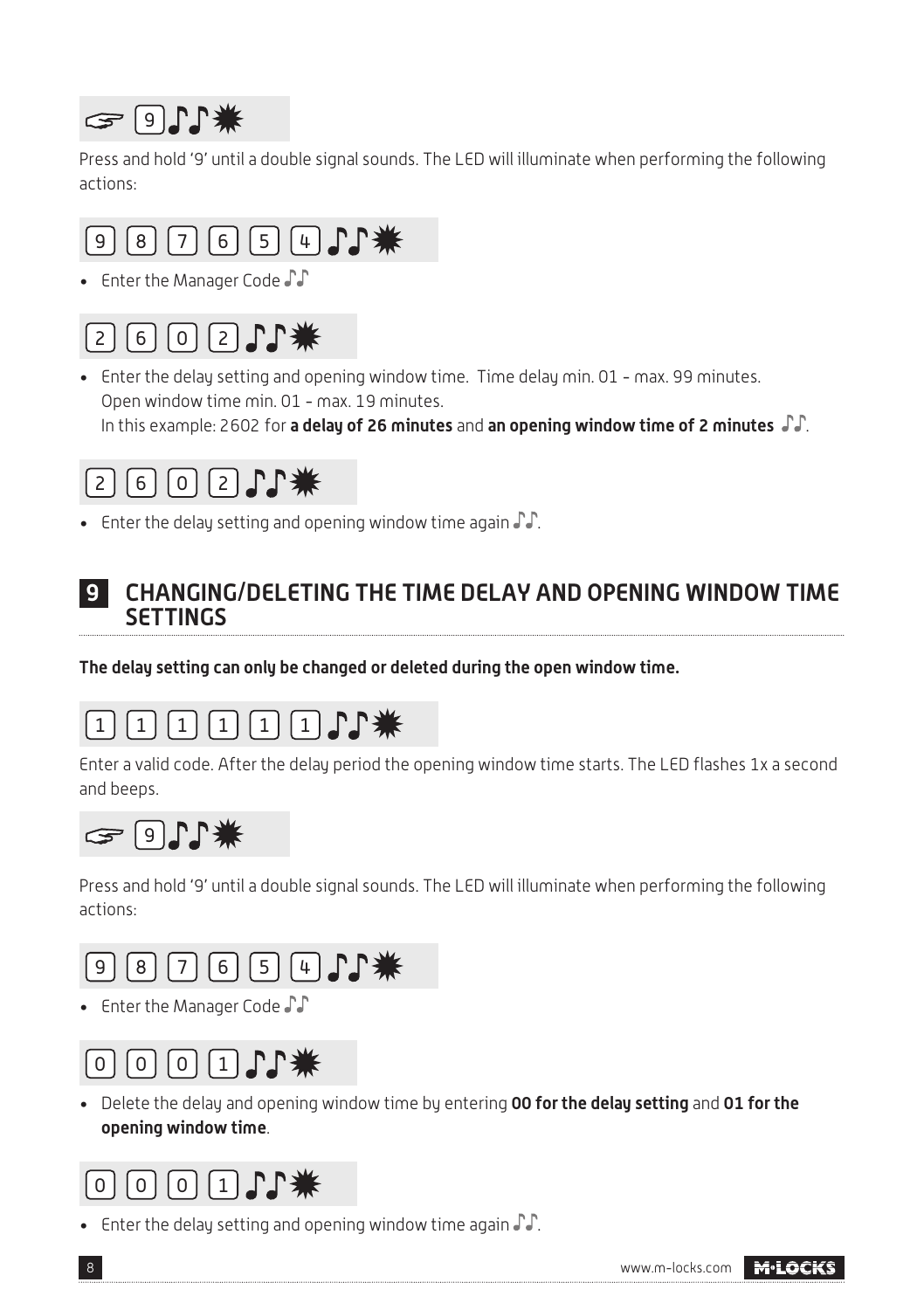### **10 ACTIVATING / DEACTIVATING AND USING SILENT ALARM**

**Silent alarm only functions in combination with a connection to an alarm system by means of an alarm box. The lock has to be open by activating and deactivating silent alarm.**

Open the lock, see point 3 of this manual.



Press and hold '6' until a double signal sounds. The LED will illuminate when performing the following actions:



• Enter the Manager Code  $\Gamma\Gamma$ 



Activate silent alarm by entering '1' .



Deactivate silent alarm by entering '0'.

#### **USING SILENT ALARM**

If silent alarm is activated and the lock is connected to an alarm system.

In case of a hold up situation, a silent alarm can be sent by entering the last digit + 1. If the last number is a 9, you have to enter 0, to send a silent alarm, if the last number is a 0, you have to enter 1 to send a silent alarm.

#### **For example!**



For example: Valid code 2-2-2-2-2-2, alarm will be sent by entering: 2-2-2-2-2-3. This code works as a valid code. The silent alarm is indiscernibly for an outsider.

### **11 SET VOLUME**



Press and hold '4' until a double signal sounds. The LED will illuminate when performing the following actions:

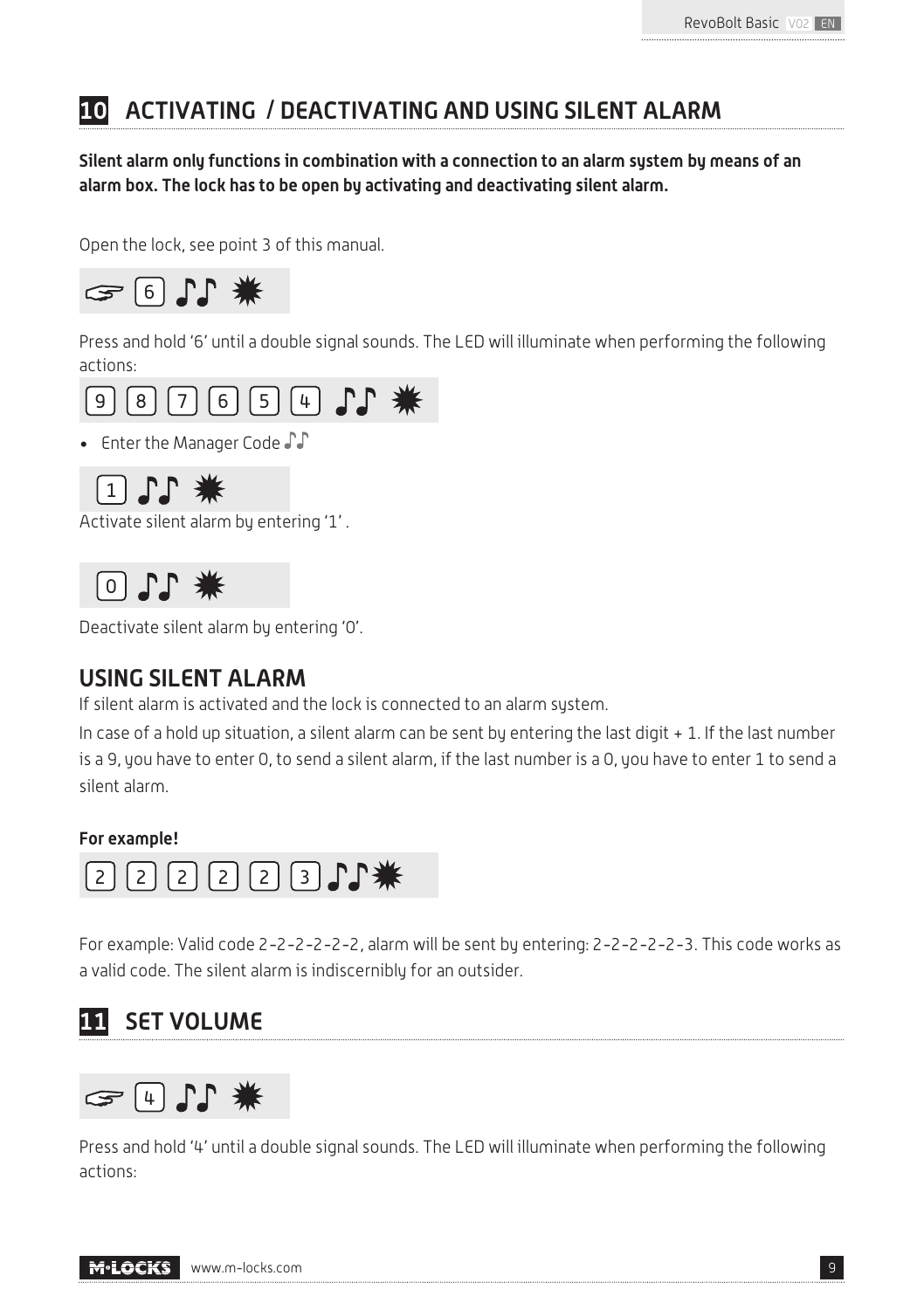

• Enter the Manager Code  $\int \!\!\! \int$ Enter the desired volume where:

 $1 =$  half volume

 $2$  = full volume

= silent (only a click when the LED lights up)



### **12 REPLACING THE BATTERY**

## JJJJJJJJJJJJ

If the lock emits a series of audible tones when opened, the battery is almost exhausted and must be replaced immediately.

You may **only use 9V ALKALINE Duracell, Duracell Industrial, Procell or Energizer alkaline batteries**.

#### Battery compartment in entry unit

Open the battery compartment and replace the battery by a new one.

#### **Battery compartment inside the safe**

In case of keypads starting with ST40xx and DE20xx, the battery compartment is located inside the safe. If the battery is completely exhausted, hold a fresh battery pressed against the poles on the front of the keypad, while entering the code, until the lock opens completely.

Open the door and look for the battery compartment. Open the battery compartment and exchange the battery. Close the battery compartment. Please contact the safe manufacturer about your installation situation.

### **13 TROUBLESHOOTING**

**In the event of a fault with an electronic lock, first the battery must always be replaced by a new 9V alkaline battery (Duracell, Duracell Industrial, Procell or Energizer)!**

#### **The lock does not react.**

Replace the battery again with a new 9V alkaline battery (Duracell, Duracell Industrial, Procell or Energizer). If the lock still does not respond when a key is pressed, contact your safe supplier.

#### **a. Check the keypad**

If the lock does not react, follow the procedure below to check that your keypad is working.



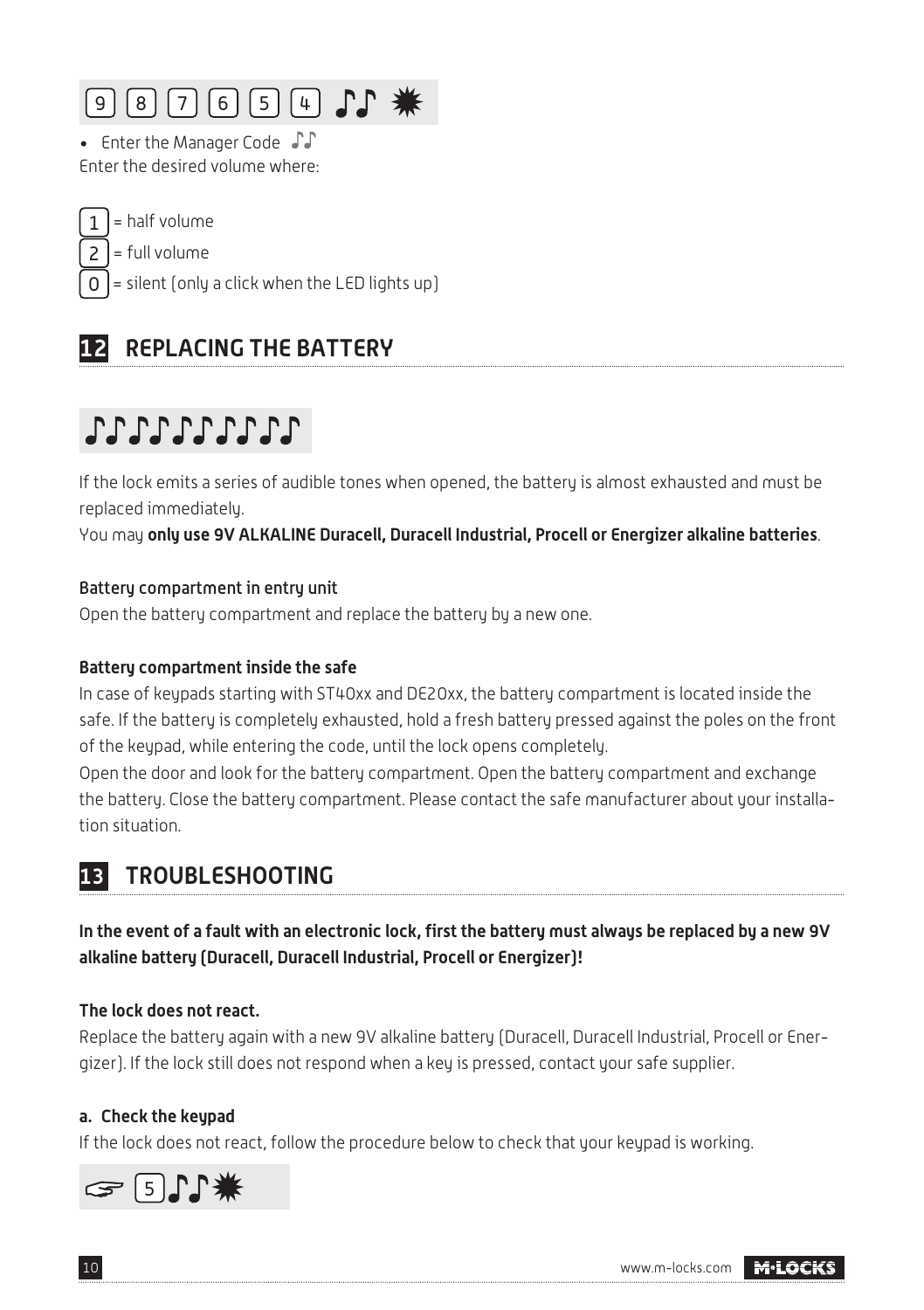**Press and hold key '5**' until a double signal sounds. The LED will illuminate when performing the following actions:



Press all the keys one by one. If the key is OK a double signal sounds, if the key is not OK, a long signal sounds. the test will be aborted.

If one or more keys do not operate properly, please contact your supplier.

#### **b. The lock does not emit any audible tones at all**

The lock does not emit an audible tone when a key is pressed. The battery is exhausted, replace the battery. See point 12.

#### **c. I have forgotten my code**

For security reasons, M-LOCKS does not provide a code that you can use to open your lock. Please contact your supplier.

#### **The lock is difficult to move and open**

This is probably a problem with the lock bar mechanism, inside the safe door, and not a problem of the lock itself. This manual only relates to the lock and not the complete safe. Please contact the manufacturer of the safe in order to resolve this problem.